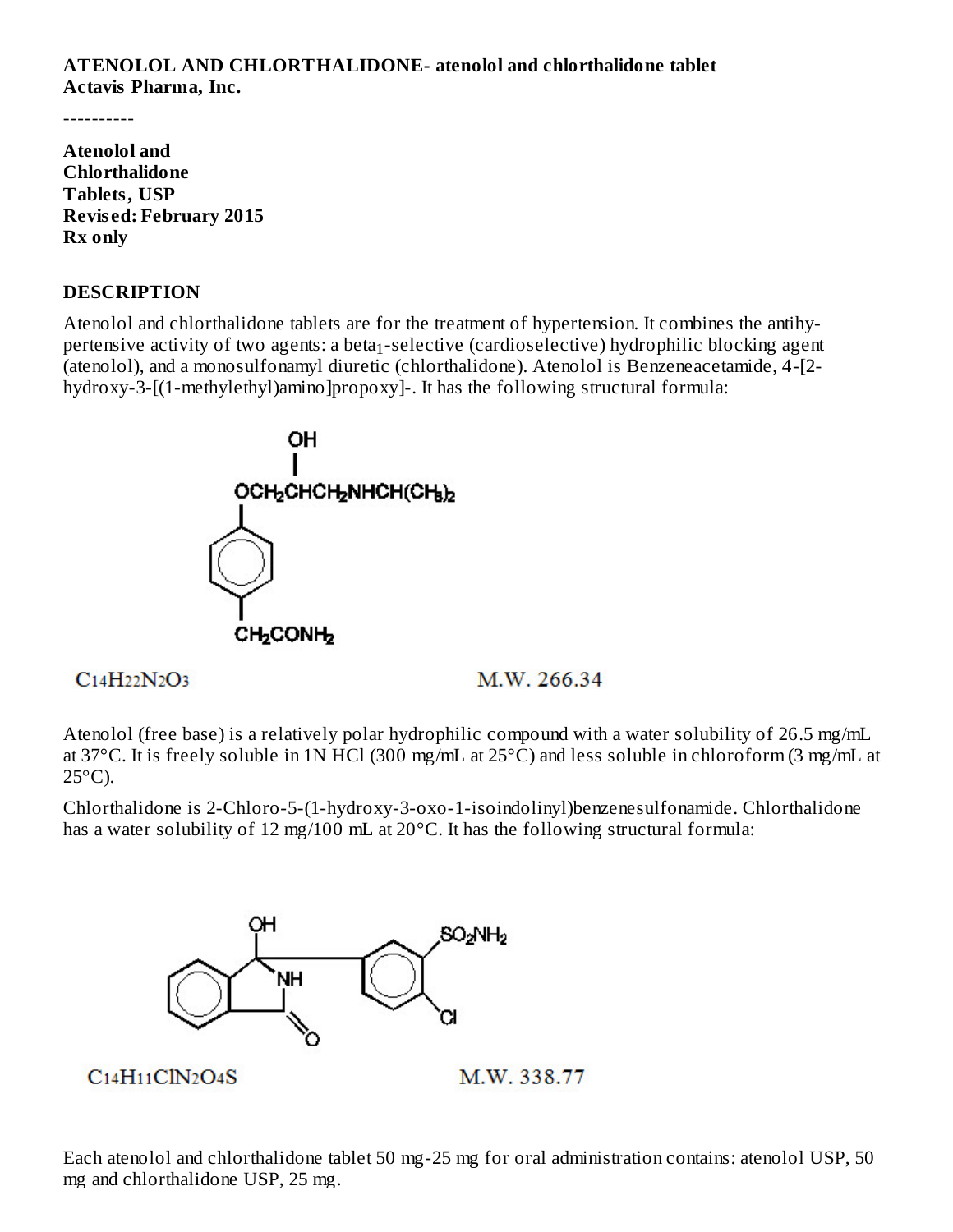Each atenolol and chlorthalidone tablet 100 mg-25 mg for oral administration contains: atenolol USP, 100 mg and chlorthalidone USP, 25 mg.

Atenolol and Chlorthalidone Tablets USP, 50 mg-25 mg and 100 mg-25 mg, contain the following inactive ingredients: magnesium stearate, microcrystalline cellulose, povidone and sodium starch glycolate.

# **CLINICAL PHARMACOLOGY**

mg and chlorthalidone USP, 25 mg.

### **Atenolol and Chlorthalidone**

Atenolol and chlorthalidone have been used singly and concomitantly for the treatment of hypertension. The antihypertensive effects of these agents are additive, and studies have shown that there is no interference with bioavailability when these agents are given together in the single combination tablet. Therefore, this combination provides a convenient formulation for the concomitant administration of these two entities. In patients with more severe hypertension, atenolol and chlorthalidone may be administered with other antihypertensives such as vasodilators.

### **Atenolol**

Atenolol is a beta $_1$ -selective (cardioselective) beta-adrenergic receptor blocking agent without membrane stabilizing or intrinsic sympathomimetic (partial agonist) activities. This preferential effect is not absolute, however, and at higher doses, atenolol inhibits beta $_2$ -adrenoreceptors, chiefly located in the bronchial and vascular musculature.

### **Pharmacodynamics**

In standard animal or human pharmacological tests, beta-adrenoreceptor blocking activity of atenolol has been demonstrated by: (1) reduction in resting and exercise heart rates and cardiac output, (2) reduction of systolic and diastolic blood pressure at rest and on exercise, (3) inhibition of isoproterenol induced tachycardia and (4) reduction in reflex orthostatic tachycardia.

A significant beta-blocking effect of atenolol, as measured by reduction of exercise tachycardia, is apparent within one hour following oral administration of a single dose. This effect is maximal at about 2 to 4 hours and persists for at least 24 hours. The effect at 24 hours is dose related and also bears a linear relationship to the logarithm of plasma atenolol concentration. However, as has been shown for all beta-blocking agents, the antihypertensive effect does not appear to be related to plasma level.

In normal subjects, the beta $_1$ -selectivity of atenolol has been shown by its reduced ability to reverse the beta $_2$ -mediated vasodilating effect of isoproterenol as compared to equivalent beta-blocking doses of propranolol. In asthmatic patients, a dose of atenolol producing a greater effect on resting heart rate than propranolol resulted in much less increase in airway resistance. In a placebo-controlled comparison of approximately equipotent oral doses of several beta blockers, atenolol produced a significantly smaller decrease of  $\text{FEV}_1$  than nonselective beta blockers, such as propranolol and unlike those agents did not inhibit bronchodilation in response to isoproterenol.

Consistent with its negative chronotropic effect due to beta blockade of the SA node, atenolol increases sinus cycle length and sinus node recovery time. Conduction in the AV node is also prolonged. Atenolol is devoid of membrane stabilizing activity, and increasing the dose well beyond that producing beta blockade does not further depress myocardial contractility. Several studies have demonstrated a moderate (approximately 10%) increase in stroke volume at rest and exercise.

In controlled clinical trials, atenolol given as a single daily dose, was an effective antihypertensive agent providing 24-hour reduction of blood pressure. Atenolol has been studied in combination with thiazide-type diuretics and the blood pressure effects of the combination are approximately additive. Atenolol is also compatible with methyldopa, hydralazine and prazosin, the combination resulting in a larger fall in blood pressure than with the single agents. The dose range of atenolol is narrow, and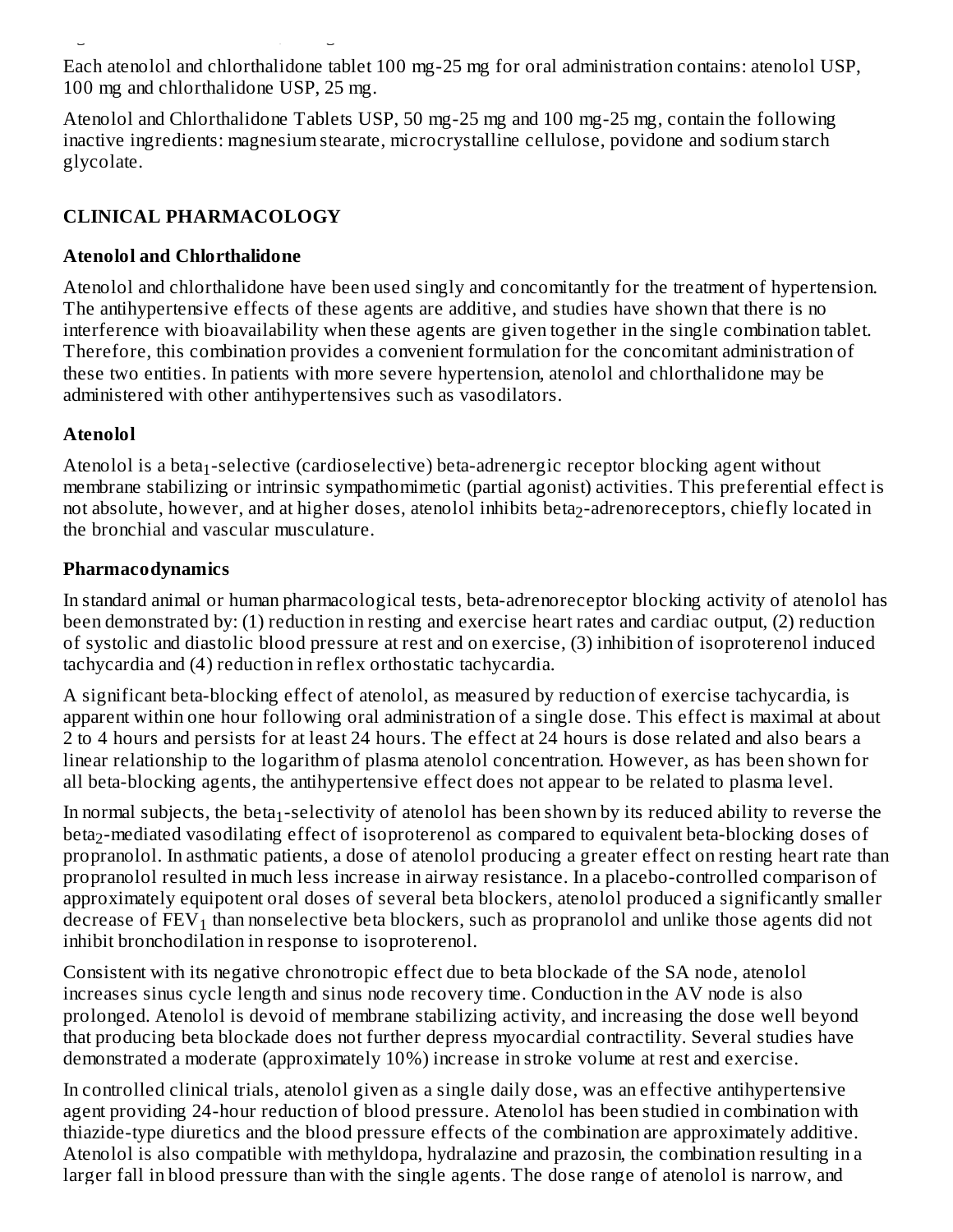increasing the dose beyond 100 mg once daily is not associated with increased antihypertensive effect. The mechanisms of the antihypertensive effects of beta-blocking agents have not been established. Several mechanisms have been proposed and include: (1) competitive antagonism of catecholamines at peripheral (especially cardiac) adrenergic neuron sites, leading to decreased cardiac output, (2) a central effect leading to reduced sympathetic outflow to the periphery and (3) suppression of renin activity. The results from long-term studies have not shown any diminution of the antihypertensive efficacy of atenolol with prolonged use.

# **Pharmacokinetics and Metabolism**

In man, absorption of an oral dose is rapid and consistent but incomplete. Approximately 50% of an oral dose is absorbed from the gastrointestinal tract, the remainder being excreted unchanged in the feces. Peak blood levels are reached between 2 and 4 hours after ingestion. Unlike propranolol or metoprolol, but like nadolol, hydrophilic atenolol undergoes little or no metabolism by the liver, and the absorbed portion is eliminated primarily by renal excretion. Atenolol also differs from propranolol in that only a small amount (6-16%) is bound to proteins in the plasma. This kinetic profile results in relatively consistent plasma drug levels with about a fourfold interpatient variation. There is no information as to the pharmacokinetic effect of atenolol on chlorthalidone.

The elimination half-life of atenolol is approximately 6 to 7 hours and there is no alteration of the kinetic profile of the drug by chronic administration. Following doses of 50 mg or 100 mg, both betablocking and antihypertensive effects persist for at least 24 hours. When renal function is impaired, elimination of atenolol is closely related to the glomerular filtration rate; but significant accumulation does not occur until the creatinine clearance falls below 35 mL/min/1.73 m<sup>2</sup> (see prescribing information for atenolol).

# **Atenolol Geriatric Pharmacology**

In general, elderly patients present higher atenolol plasma levels with total clearance values about 50% lower than younger subjects. The half-life is markedly longer in the elderly compared to younger subjects. The reduction of atenolol clearance follows the general trend that elimination of renally excreted drugs is decreased with increasing age.

# **Chlorthalidone**

Chlorthalidone is a monosulfonamyl diuretic which differs chemically from thiazide diuretics in that a double ring system is incorporated in its structure. It is an oral diuretic with prolonged action and low toxicity. The diuretic effect of the drug occurs within 2 hours of an oral dose. It produces diuresis with greatly increased excretion of sodium and chloride. At maximal therapeutic dosage, chlorthalidone is approximately equal in its diuretic effect to comparable maximal therapeutic doses of benzothiadiazine diuretics. The site of action appears to be the cortical diluting segment of the ascending limb of Henle's loop of the nephron.

# **INDICATIONS AND USAGE**

Atenolol and chlorthalidone is indicated for the treatment of hypertension, to lower blood pressure. Lowering blood pressure lowers the risk of fatal and non-fatal cardiovascular events, primarily strokes and myocardial infarctions. These benefits have been seen in controlled trials of antihypertensive drugs from a wide variety of pharmacologic classes including atenolol and chlorthalidone.

Control of high blood pressure should be part of comprehensive cardiovascular risk management, including, as appropriate, lipid control, diabetes management, antithrombotic therapy, smoking cessation, exercise, and limited sodium intake. Many patients will require more than 1 drug to achieve blood pressure goals. For specific advice on goals and management, see published guidelines, such as those of the National High Blood Pressure Education Program's Joint National Committee on Prevention, Detection, Evaluation, and Treatment of High Blood Pressure (JNC).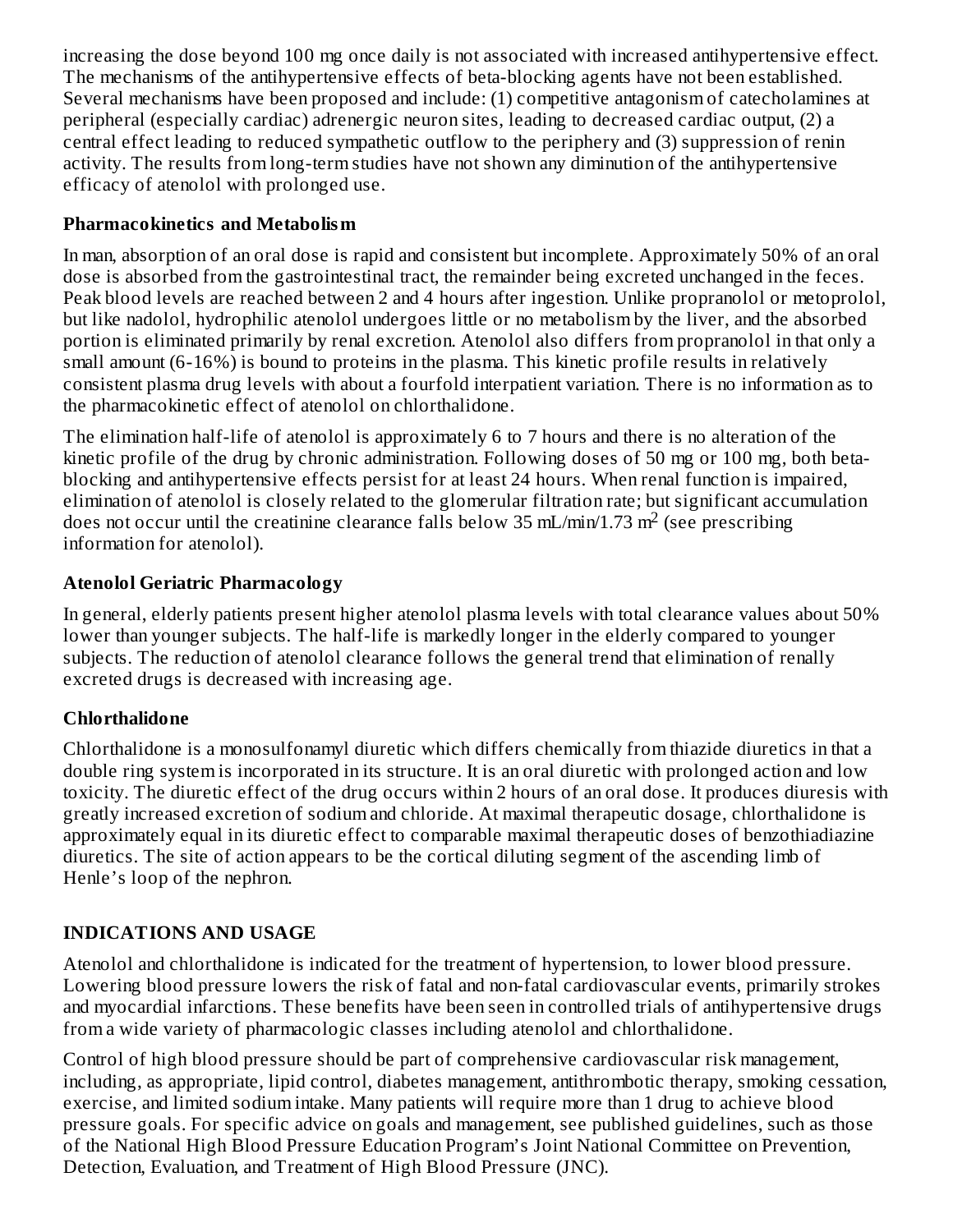Numerous antihypertensive drugs, from a variety of pharmacologic classes and with different mechanisms of action, have been shown in randomized controlled trials to reduce cardiovascular morbidity and mortality, and it can be concluded that it is blood pressure reduction, and not some other pharmacologic property of the drugs, that is largely responsible for those benefits. The largest and most consistent cardiovascular outcome benefit has been a reduction in the risk of stroke, but reductions in myocardial infarction and cardiovascular mortality also have been seen regularly.

Elevated systolic or diastolic pressure causes increased cardiovascular risk, and the absolute risk increase per mmHg is greater at higher blood pressures, so that even modest reductions of severe hypertension can provide substantial benefit. Relative risk reduction from blood pressure reduction is similar across populations with varying absolute risk, so the absolute benefit is greater in patients who are at higher risk independent of their hypertension (for example, patients with diabetes or hyperlipidemia), and such patients would be expected to benefit from more aggressive treatment to a lower blood pressure goal.

Some antihypertensive drugs have smaller blood pressure effects (as monotherapy) in black patients, and many antihypertensive drugs have additional approved indications and effects (eg, n angina, heart failure, or diabetic kidney disease). These considerations may guide selection of therapy.

This fixed dose combination drug is not indicated for initial therapy of hypertension. If the fixed dose combination represents the dose appropriate to the individual patient's needs, it may be more convenient than the separate components.

# **CONTRAINDICATIONS**

Atenolol and chlorthalidone tablets are contraindicated in patients with: sinus bradycardia; heart block greater than first degree; cardiogenic shock; overt cardiac failure (see **WARNINGS**); anuria; hypersensitivity to this product or to sulfonamide-derived drugs.

# **WARNINGS**

# **Cardiac Failure**

Sympathetic stimulation is necessary in supporting circulatory function in congestive heart failure, and beta blockade carries the potential hazard of further depressing myocardial contractility and precipitating more severe failure.

IN PATIENTS WITHOUT A HISTORY OF CARDIAC FAILURE, continued depression of the myocardium with beta-blocking agents over a period of time can, in some cases, lead to cardiac failure. At the first sign or symptom of impending cardiac failure, patients should be treated appropriately according to currently recommended guidelines, and the response observed closely. If cardiac failure continues despite adequate treatment, atenolol and chlorthalidone should be withdrawn. (See **DOSAGE AND ADMINISTRATION.**)

# **Renal and Hepatic Dis eas e and Electrolyte Disturbances**

Since atenolol is excreted via the kidneys, atenolol and chlorthalidone should be used with caution in patients with impaired renal function.

In patients with renal disease, thiazides may precipitate azotemia. Since cumulative effects may develop in the presence of impaired renal function, if progressive renal impairment becomes evident, atenolol and chlorthalidone should be discontinued.

In patients with impaired hepatic function or progressive liver disease, minor alterations in fluid and electrolyte balance may precipitate hepatic coma. Atenolol and chlorthalidone should be used with caution in these patients.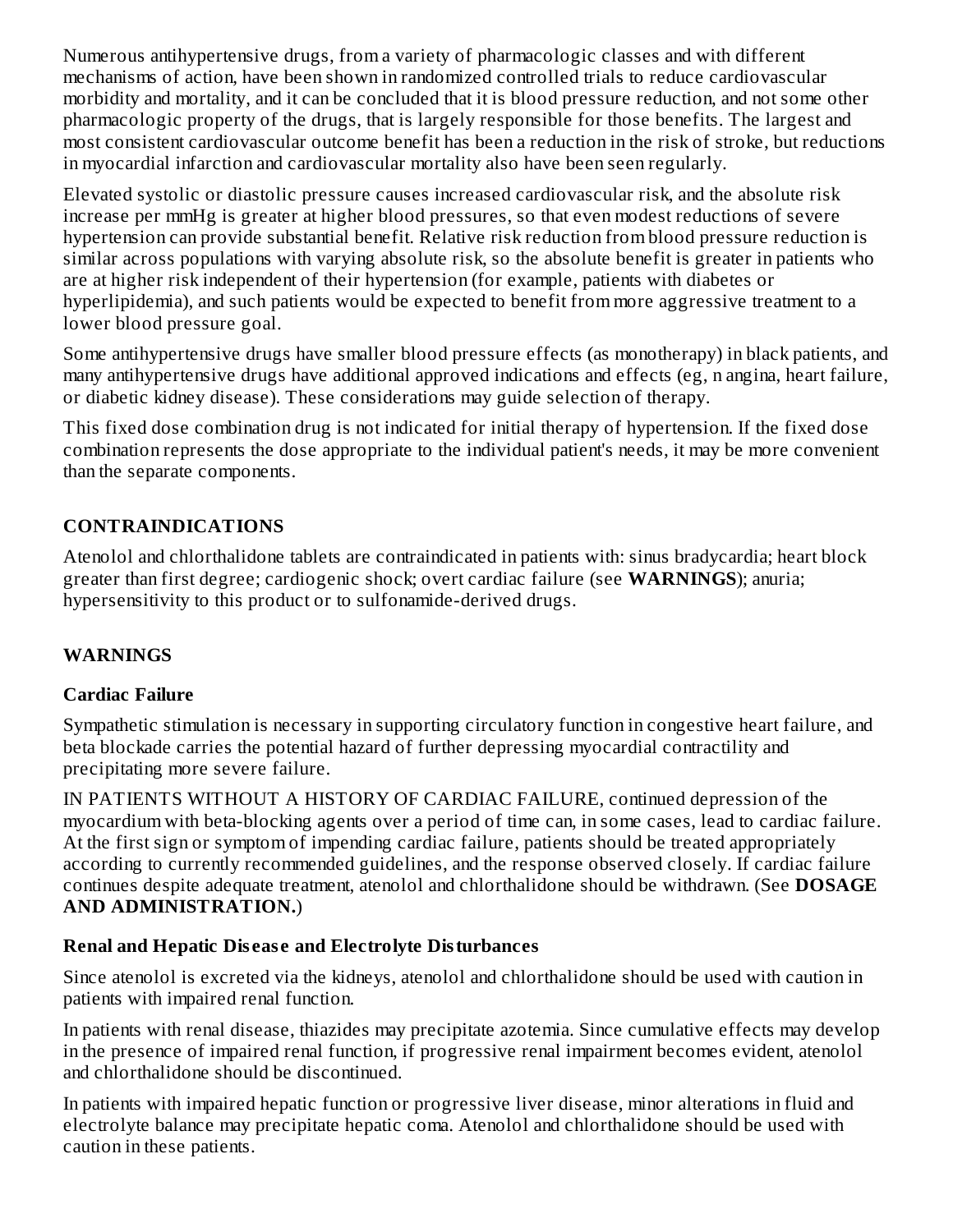### **Is chemic Heart Dis eas e**

Following abrupt cessation of therapy with certain beta-blocking agents in patients with coronary artery disease, exacerbations of angina pectoris and, in some cases, myocardial infarction have been reported. Therefore, such patients should be cautioned against interruption of therapy without the physician's advice. Even in the absence of overt angina pectoris, when discontinuation of atenolol and chlorthalidone is planned, the patient should be carefully observed and should be advised to limit physical activity to a minimum. Atenolol and chlorthalidone should be reinstated if withdrawal symptoms occur. Because coronary artery disease is common and may be unrecognized, it may be prudent not to discontinue atenolol and chlorthalidone therapy abruptly even in patients treated only for hypertension.

# **Concomitant Us e of Calcium Channel Blockers**

Bradycardia and heart block can occur and the left ventricular end diastolic pressure can rise when betablockers are administered with verapamil or diltiazem. Patients with pre-existing conduction abnormalities or left ventricular dysfunction are particularly susceptible. (See **PRECAUTIONS.**)

### **Bronchospastic Dis eas es**

**PATIENTS WITH BRONCHOSPASTIC DISEASE SHOULD, IN GENERAL, NOT RECEIVE** BETA BLOCKERS. Because of its relative beta<sub>1</sub>-selectivity, however, atenolol and **chlorthalidone may be us ed with caution in patients with bronchospastic dis eas e who do not respond to or cannot tolerate, other antihypertensive treatment. Since beta -s electivity is not 1** absolute, the lowest possible dose of atenolol and chlorthalidone should be used and a beta $_{\rm 2}$ **stimulating agent (bronchodilator) should be made available. If dosage must be increas ed, dividing the dos e should be considered in order to achieve lower peak blood levels.**

# **Major Surgery**

Chronically administered beta-blocking therapy should not be routinely withdrawn prior to major surgery, however the impaired ability of the heart to respond to reflex adrenergic stimuli may augment the risks of general anesthesia and surgical procedures.

# **Metabolic and Endocrine Effects**

Atenolol and chlorthalidone may be used with caution in diabetic patients. Beta blockers may mask tachycardia occurring with hypoglycemia, but other manifestations such as dizziness and sweating may not be significantly affected. At recommended doses atenolol does not potentiate insulin-induced hypoglycemia and, unlike nonselective beta blockers, does not delay recovery of blood glucose to normal levels.

Insulin requirements in diabetic patients may be increased, decreased or unchanged; latent diabetes mellitus may become manifest during chlorthalidone administration.

Beta-adrenergic blockade may mask certain clinical signs (e.g., tachycardia) of hyperthyroidism. Abrupt withdrawal of beta blockade might precipitate a thyroid storm; therefore, patients suspected of developing thyrotoxicosis from whom atenolol and chlorthalidone therapy is to be withdrawn should be monitored closely.

Because calcium excretion is decreased by thiazides, atenolol and chlorthalidone should be discontinued before carrying out tests for parathyroid function. Pathologic changes in the parathyroid glands, with hypercalcemia and hypophosphatemia, have been observed in a few patients on prolonged thiazide therapy; however, the common complications of hyperparathyroidism such as renal lithiasis, bone resorption, and peptic ulceration have not been seen.

Hyperuricemia may occur, or acute gout may be precipitated in certain patients receiving thiazide therapy.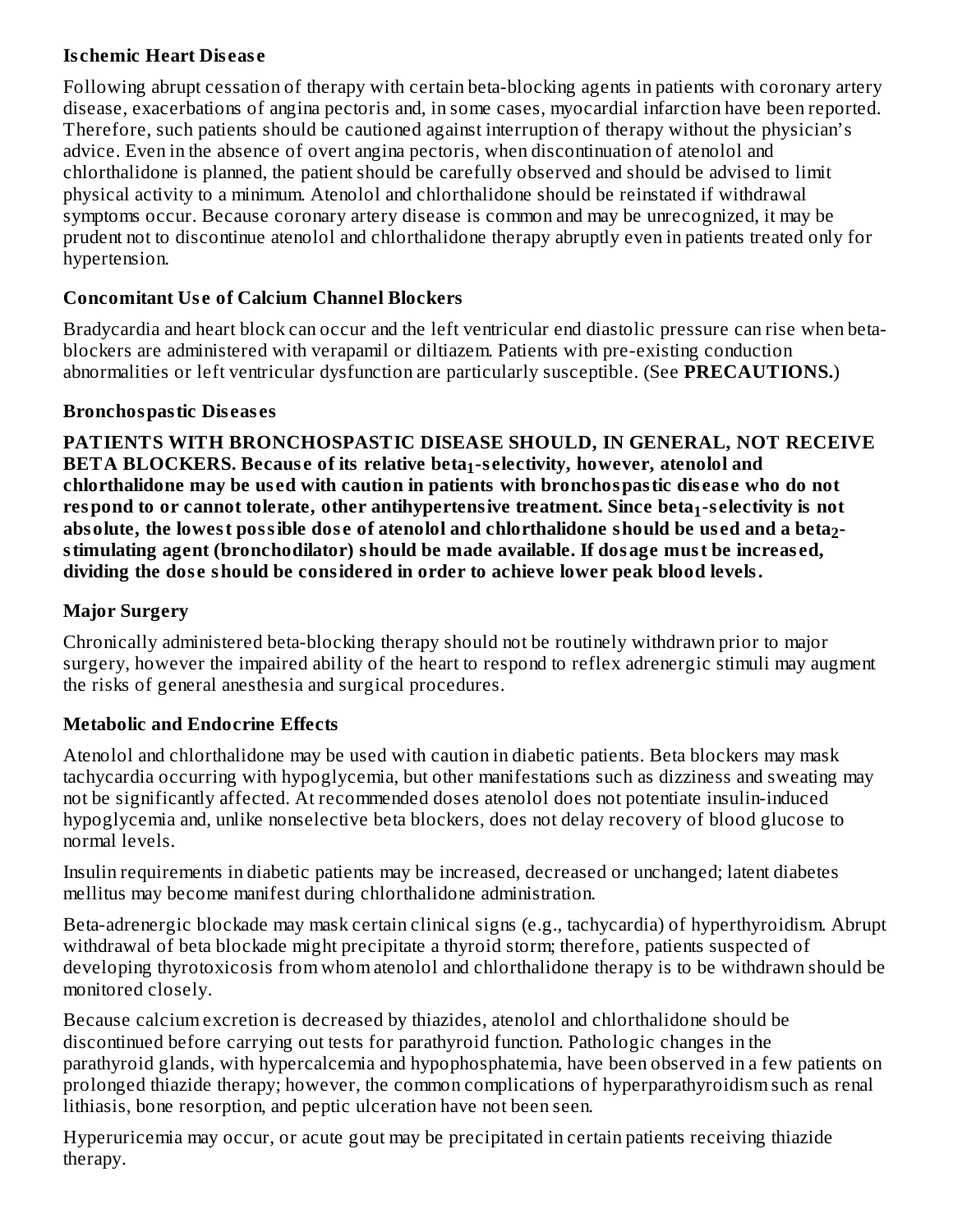### **Untreated Pheochromocytoma**

Atenolol and chlorthalidone tablets should not be given to patients with untreated pheochromocytoma.

### **Pregnancy and Fetal Injury**

Atenolol can cause fetal harm when administered to a pregnant woman. Atenolol crosses the placental barrier and appears in cord blood. Administration of atenolol, starting in the second trimester of pregnancy, has been associated with the birth of infants that are small for gestational age. No studies have been performed on the use of atenolol in the first trimester and the possibility of fetal injury cannot be excluded. If this drug is used during pregnancy, or if the patient becomes pregnant while taking this drug, the patient should be apprised of the potential hazard to the fetus.

Neonates born to mothers who are receiving atenolol at parturition or breastfeeding may be at risk for hypoglycemia and bradycardia. Caution should be exercised when atenolol and chlorthalidone is administered during pregnancy or to a woman who is breastfeeding. (See **PRECAUTIONS, Nursing Mothers.**)

Atenolol and chlorthalidone was studied for teratogenic potential in the rat and rabbit. Doses of atenolol/chlorthalidone of 8/2, 80/20 and 240/60 mg/kg/day were administered orally to pregnant rats with no evidence of embryofetotoxicity observed. Two studies were conducted in rabbits. In the first study, pregnant rabbits were dosed with 8/2, 80/20 and 160/40 mg/kg/day of atenolol/chlorthalidone. No teratogenic effects were noted, but embryonic resorptions were observed at all dose levels (ranging from approximately 5 times to 100 times the maximum recommended human dose\*). In the second rabbit study, doses of atenolol/chlorthalidone were 4/1, 8/2 and 20/5 mg/kg/day. No teratogenic or embryotoxic effects were demonstrated.

#### *Atenolol*

Atenolol has been shown to produce a dose-related increase in embryo/fetal resorptions in rats at doses equal to or greater than 50 mg/kg/day or 25 or more times the maximum recommended human antihypertensive dose.\* Although similar effects were not seen in rabbits, the compound was not evaluated in rabbits at doses above 25 mg/kg/day or 12.5 times the maximum recommended human antihypertensive dose.\*

\*Based on the maximum dose of 100 mg/day in a 50 kg patient.

# *Chlorthalidone*

Thiazides cross the placental barrier and appear in cord blood. The use of chlorthalidone and related drugs in pregnant women requires that the anticipated benefits of the drug be weighed against possible hazards to the fetus. These hazards include fetal or neonatal jaundice, thrombocytopenia and possibly other adverse reactions which have occurred in the adult.

# **PRECAUTIONS**

# **General**

Atenolol and chlorthalidone tablets may aggravate peripheral arterial circulatory disorders.

# **Electrolyte and Fluid Balance Status**

Periodic determination of serum electrolytes to detect possible electrolyte imbalance should be performed at appropriate intervals.

Patients should be observed for clinical signs of fluid or electrolyte imbalance; i.e., hyponatremia, hypochloremic alkalosis, and hypokalemia. Serum and urine electrolyte determinations are particularly important when the patient is vomiting excessively or receiving parenteral fluids. Warning signs or symptoms of fluid and electrolyte imbalance include dryness of the mouth, thirst, weakness, lethargy, drowsiness, restlessness, muscle pains or cramps, muscular fatigue, hypotension, oliguria,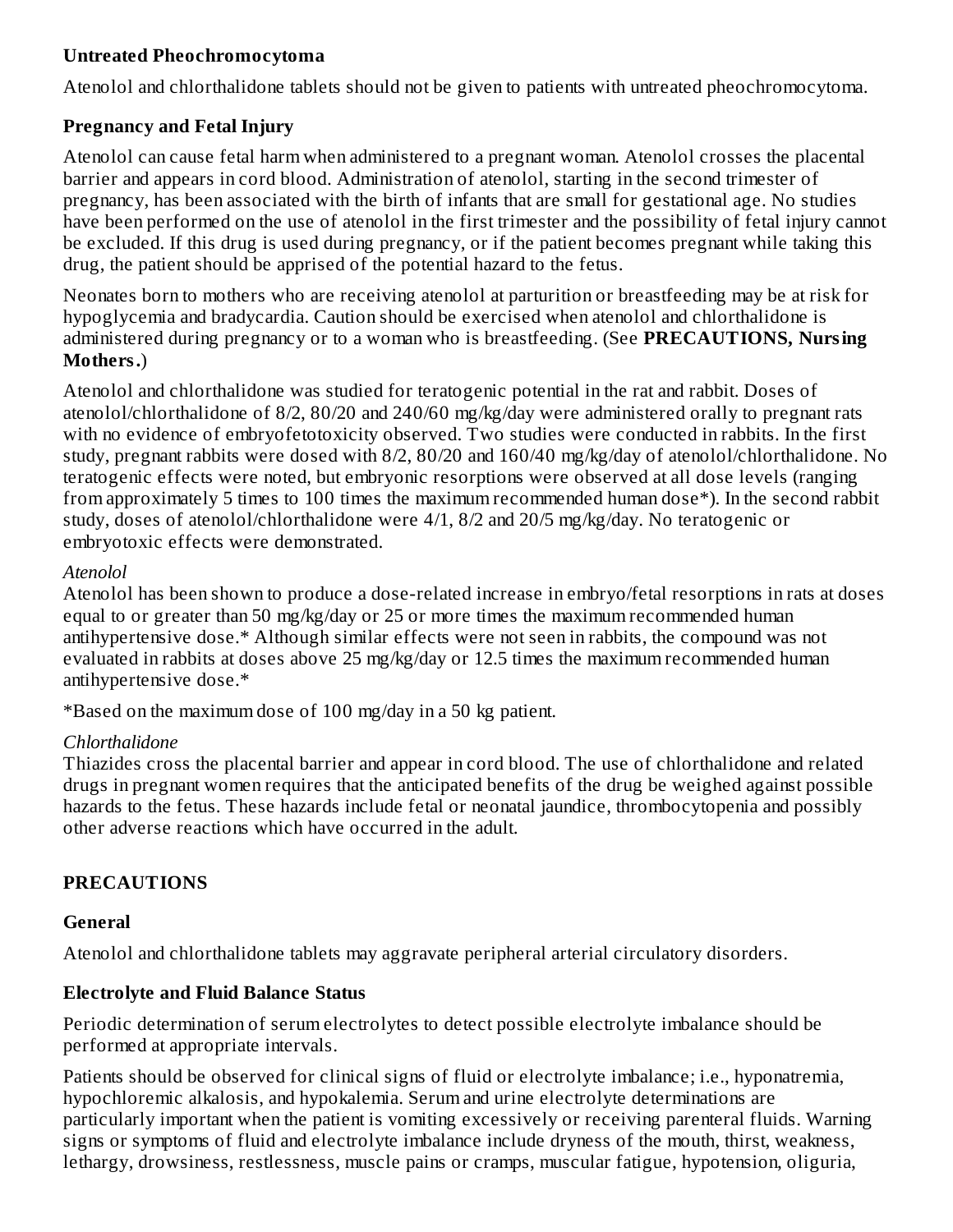tachycardia, and gastrointestinal disturbances such as nausea and vomiting.

Measurement of potassium levels is appropriate especially in elderly patients, those receiving digitalis preparations for cardiac failure, patients whose dietary intake of potassium is abnormally low, or those suffering from gastrointestinal complaints.

Hypokalemia may develop especially with brisk diuresis, when severe cirrhosis is present, or during concomitant use of corticosteroids or ACTH.

Interference with adequate oral electrolyte intake will also contribute to hypokalemia. Hypokalemia can sensitize or exaggerate the response of the heart to the toxic effects of digitalis (e.g., increased ventricular irritability). Hypokalemia may be avoided or treated by use of potassium supplements or foods with a high potassium content.

Any chloride deficit during thiazide therapy is generally mild and usually does not require specific treatment except under extraordinary circumstances (as in liver disease or renal disease). Dilutional hyponatremia may occur in edematous patients in hot weather; appropriate therapy is water restriction rather than administration of salt except in rare instances when the hyponatremia is life-threatening. In actual salt depletion, appropriate replacement is the therapy of choice.

### **Drug Interactions**

Atenolol and chlorthalidone may potentiate the action of other antihypertensive agents used concomitantly. Patients treated with atenolol and chlorthalidone plus a catecholamine depletor (e.g., reserpine) should be closely observed for evidence of hypotension and/or marked bradycardia which may produce vertigo, syncope, or postural hypotension.

Calcium channel blockers may also have an additive effect when given with atenolol and chlorthalidone. (See **WARNINGS.**)

Disopyramide is a Type I antiarrhythmic drug with potent negative inotropic and chronotropic effects. Disopyramide has been associated with severe bradycardia, asystole and heart failure when administered with beta blockers.

Amiodarone is an antiarrhythmic agent with negative chronotropic properties that may be additive to those seen with beta blockers.

Thiazides may decrease arterial responsiveness to norepinephrine. This diminution is not sufficient to preclude the therapeutic effectiveness of norepinephrine. Thiazides may increase the responsiveness to tubocurarine.

Concomitant use of prostaglandin synthase inhibiting drugs, e.g., indomethacin, may decrease the hypotensive effects of beta blockers.

Lithium generally should not be given with diuretics because they reduce its renal clearance and add a high risk of lithium toxicity. Read prescribing information for lithium preparations before use of such preparations with atenolol and chlorthalidone.

Beta blockers may exacerbate the rebound hypertension which can follow the withdrawal of clonidine. If the two drugs are coadministered, the beta blocker should be withdrawn several days before the gradual withdrawal of clonidine. If replacing clonidine by beta-blocker therapy, the introduction of beta blockers should be delayed for several days after clonidine administration has stopped.

While taking beta blockers, patients with a history of anaphylactic reaction to a variety of allergens may have a more severe reaction on repeated challenge, either accidental, diagnostic or therapeutic. Such patients may be unresponsive to the usual doses of epinephrine used to treat the allergic reaction.

Both digitalis glycosides and beta-blockers slow atrioventricular conduction and decrease heart rate. Concomitant use can increase the risk of bradycardia.

#### **Other Precautions**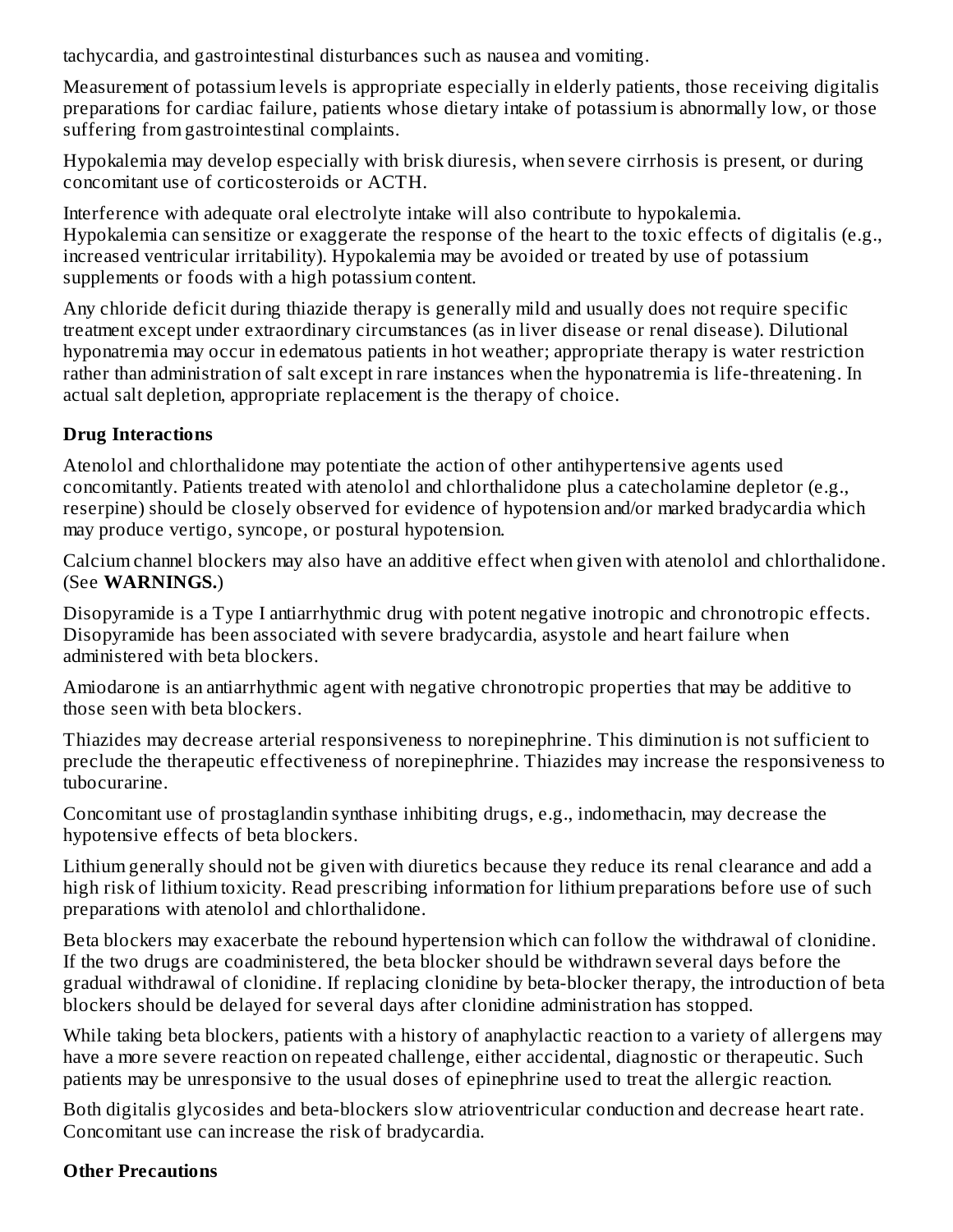In patients receiving thiazides, sensitivity reactions may occur with or without a history of allergy or bronchial asthma. The possible exacerbation or activation of systemic lupus erythematosus has been reported. The antihypertensive effects of thiazides may be enhanced in the postsympathectomy patient.

# **Carcinogenesis, Mutagenesis, Impairment of Fertility**

Two long-term (maximum dosing duration of 18 or 24 months) rat studies and one long-term (maximum dosing duration of 18 months) mouse study, each employing dose levels as high as 300 mg/kg/day or 150 times the maximum recommended human antihypertensive dose\*, did not indicate a carcinogenic potential of atenolol. A third (24 month) rat study, employing doses of 500 and 1,500 mg/kg/day (250 and 750 times the maximum recommended human antihypertensive dose\*) resulted in increased incidences of benign adrenal medullary tumors in males and females, mammary fibroadenomas in females, and anterior pituitary adenomas and thyroid parafollicular cell carcinomas in males. No evidence of a mutagenic potential of atenolol was uncovered in the dominant lethal test (mouse), *in vivo* cytogenetics test (Chinese hamster) or Ames test (*S typhimurium*).

\*Based on the maximum dose of 100 mg/day in a 50 kg patient.

Fertility of male or female rats (evaluated at dose levels as high as 200 mg/kg/day or 100 times the maximum recommended human dose\*) was unaffected by atenolol administration.

# **Animal Toxicology**

Six month oral administration studies were conducted in rats and dogs using atenolol and chlorthalidone doses up to 12.5 mg/kg/day (atenolol/chlorthalidone 10/2.5 mg/kg/day–approximately five times the maximum recommended human antihypertensive dose\*). There were no functional or morphological abnormalities resulting from dosing either compound alone or together other than minor changes in heart rate, blood pressure and urine chemistry which were attributed to the known pharmacologic properties of atenolol and/or chlorthalidone.

Chronic studies of atenolol performed in animals have revealed the occurrence of vacuolation of epithelial cells of Brunner's glands in the duodenum of both male and female dogs at all tested dose levels (starting at 15 mg/kg/day or 7.5 times the maximum recommended human antihypertensive dose\*) and increased incidence of atrial degeneration of hearts of male rats at 300 but not 150 mg atenolol/kg/day (150 and 75 times the maximum recommended human antihypertensive dose,\* respectively).

\*Based on the maximum dose of 100 mg/day in a 50 kg patient.

# **Us e in Pregnancy**

# **Pregnancy Category D:** See **WARNINGS-Pregnancy and Fetal Injury.**

# **Nursing Mothers**

Atenolol is excreted in human breast milk at a ratio of 1.5 to 6.8 when compared to the concentration in plasma. Caution should be exercised when atenolol is administered to a nursing woman. Clinically significant bradycardia has been reported in breastfed infants. Premature infants, or infants with impaired renal function, may be more likely to develop adverse effects.

Neonates born to mothers who are receiving atenolol at parturition or breastfeeding may be at risk for hypoglycemia and bradycardia. Caution should be exercised when atenolol and chlorthalidone is administered during pregnancy or to a woman who is breastfeeding. (See **WARNINGS, Pregnancy and Fetal Injury.**)

# **Pediatric Us e**

Safety and effectiveness in pediatric patients have not been established.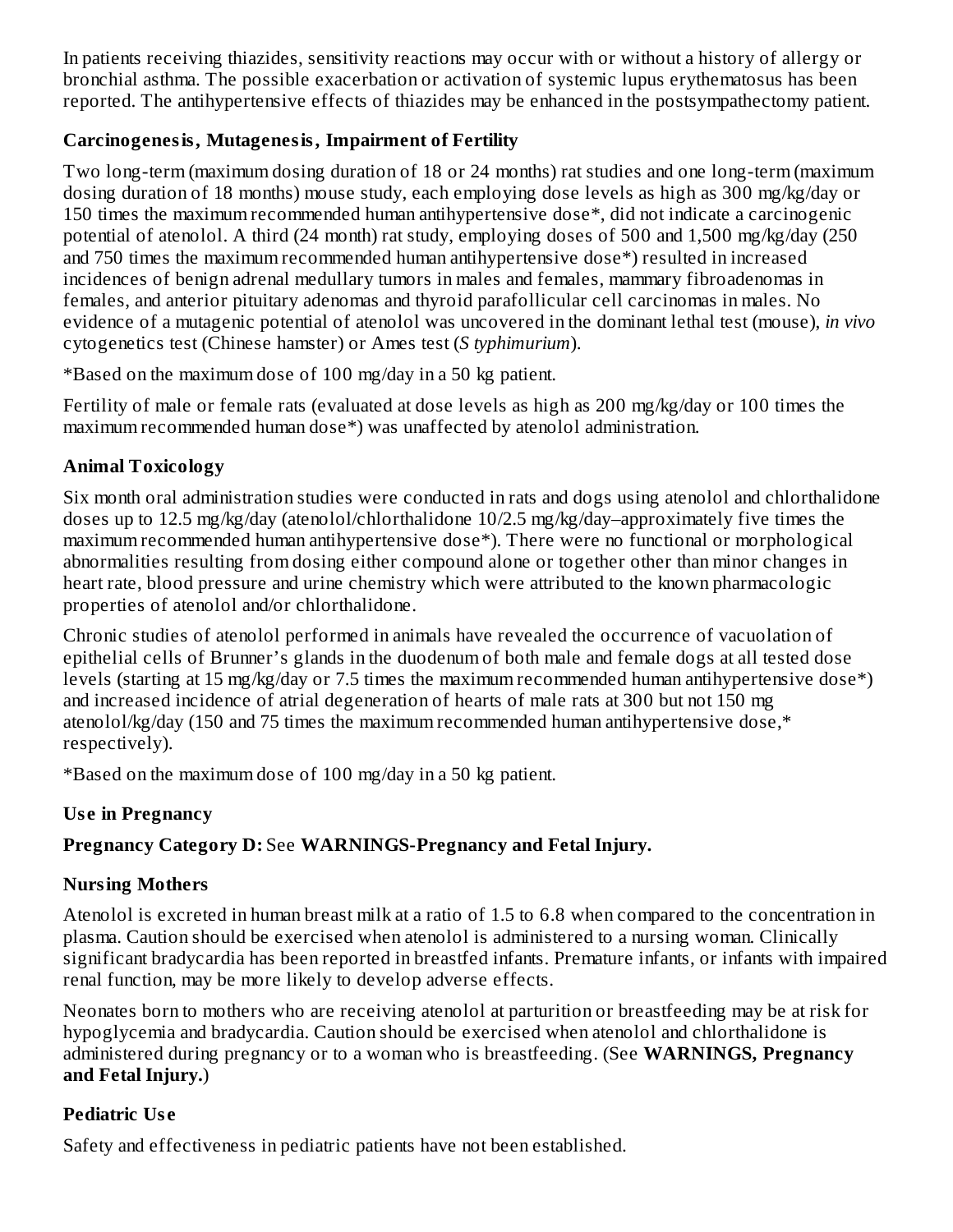### **Geriatric Us e**

Clinical studies of atenolol and chlorthalidone did not include sufficient numbers of subjects aged 65 and over to determine whether they respond differently from younger subjects. Other reported clinical experience has not identified differences in responses between the elderly and younger patients. In general, dose selection for an elderly patient should be cautious, usually starting at the low end of the dosing range, reflecting the greater frequency of decreased hepatic, renal, or cardiac function, and concomitant disease or other drug therapy.

### **ADVERSE REACTIONS**

Atenolol and chlorthalidone tablets are usually well tolerated in properly selected patients. Most adverse effects have been mild and transient. The adverse effects observed for atenolol and chlorthalidone are essentially the same as those seen with the individual components.

### **Atenolol**

The frequency estimates in the following table were derived from controlled studies in which adverse reactions were either volunteered by the patient (US studies) or elicited, e.g., by checklist (foreign studies). The reported frequency of elicited adverse effects was higher for both atenolol and placebotreated patients than when these reactions were volunteered. Where frequency of adverse effects for atenolol and placebo is similar, causal relationship to atenolol is uncertain.

|                                   | Volunteered      |                     | Total-Volunteered and Elicited |                  |
|-----------------------------------|------------------|---------------------|--------------------------------|------------------|
|                                   | (US Studies)     |                     | (Foreign + US Studies)         |                  |
|                                   | Atenolol Placebo |                     | Atenolol                       | Placebo          |
|                                   |                  | $(n=164)$ $(n=206)$ | $(n=399)$                      | $(n=407)$        |
|                                   | $\%$             | $\%$                | $\%$                           | $\%$             |
| <b>CARDIOVASCULAR</b>             |                  |                     |                                |                  |
| <b>Bradycardia</b>                | 3                | $\overline{0}$      | 3                              | $\boldsymbol{0}$ |
| <b>Cold Extremities</b>           | $\overline{0}$   | 0.5                 | 12                             | 5                |
| Postural Hypotension              | 2                | $\mathbf{1}$        | 4                              | 5                |
| Leg Pain                          | $\overline{0}$   | 0.5                 | 3                              | $\mathbf{1}$     |
| <b>CENTRAL NERVOUS SYSTEM/</b>    |                  |                     |                                |                  |
| <b>NEUROMUSCULAR</b>              |                  |                     |                                |                  |
| <b>Dizziness</b>                  | 4                | $\mathbf{1}$        | 13                             | 6                |
| Vertigo                           | $\overline{2}$   | 0.5                 | 2                              | 0.2              |
| Light-Headedness                  | $\overline{1}$   | $\theta$            | 3                              | 0.7              |
| <b>Tiredness</b>                  | 0.6              | 0.5                 | 26                             | 13               |
| Fatigue                           | 3                | $\mathbf{1}$        | 6                              | 5                |
| Lethargy                          | $\mathbf{1}$     | $\overline{0}$      | 3                              | 0.7              |
| <b>Drowsiness</b>                 | 0.6              | $\Omega$            | $\overline{2}$                 | 0.5              |
| Depression                        | 0.6              | 0.5                 | 12                             | 9                |
| Dreaming                          | $\overline{0}$   | $\overline{0}$      | 3                              | $\mathbf{1}$     |
| <b>GASTROINTESTINAL</b>           |                  |                     |                                |                  |
| Diarrhea                          | $\overline{2}$   | $\boldsymbol{0}$    | 3                              | $\overline{2}$   |
| Nausea                            | $\overline{4}$   | $\mathbf{1}$        | 3                              | $\mathbf{1}$     |
| <b>RESPIRATORY (see WARNINGS)</b> |                  |                     |                                |                  |
| Wheeziness                        | $\overline{0}$   | $\boldsymbol{0}$    | 3                              | 3                |
| Dyspnea                           | 0.6              | $\mathbf 1$         | 6                              | $\overline{4}$   |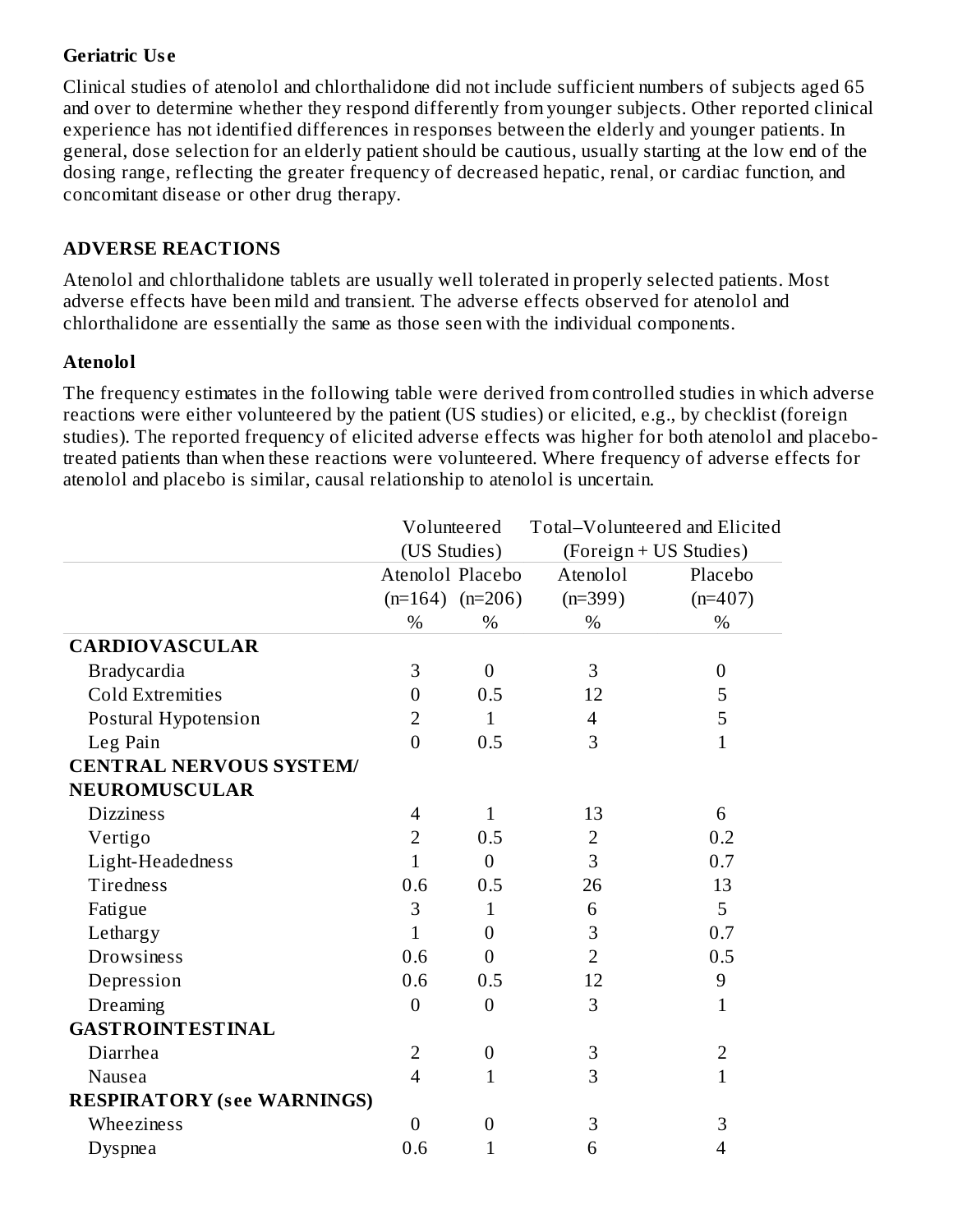During postmarketing experience, the following have been reported in temporal relationship to the use of the drug: elevated liver enzymes and/or bilirubin, hallucinations, headache, impotence, Peyronie's disease, postural hypotension which may be associated with syncope, psoriasiform rash or exacerbation of psoriasis, psychoses, purpura, reversible alopecia, thrombocytopenia, visual disturbance, sick sinus syndrome and dry mouth. Atenolol, like other beta blockers, has been associated with the development of antinuclear antibodies (ANA), lupus syndrome and Raynaud's phenomenon.

### **Chlorthalidone**

*Cardiovascular:* orthostatic hypotension; *Gastrointestinal:* anorexia, gastric irritation, vomiting, cramping, constipation, jaundice (intrahepatic cholestatic jaundice), pancreatitis; *CNS:* vertigo, paresthesia, xanthopsia; *Hematologic:* leukopenia, agranulocytosis, thrombocytopenia, aplastic anemia; *Hypersensitivity:* purpura, photosensitivity, rash, urticaria, necrotizing angiitis (vasculitis) [cutaneous vasculitis], Lyell's syndrome (toxic epidermal necrolysis); *Miscellaneous:* hyperglycemia, glycosuria, hyperuricemia, muscle spasm, weakness, restlessness. Clinical trials of atenolol and chlorthalidone conducted in the United States (89 patients treated with atenolol and chlorthalidone) revealed no new or unexpected adverse effects.

#### **To report SUSPECTED ADVERSE EVENTS, contact Actavis at 1-800-272-5525 or FDA at 1- 800-FDA-1088 or http://www.fda.gov/ for voluntary reporting of advers e reactions.**

# **POTENTIAL ADVERSE EFFECTS**

In addition, a variety of adverse effects not observed in clinical trials with atenolol but reported with other beta-adrenergic blocking agents should be considered potential adverse effects of atenolol. *Nervous System:* Reversible mental depression progressing to catatonia; an acute reversible syndrome characterized by disorientation for time and place, short-term memory loss, emotional lability, slightly clouded sensorium, decreased performance on neuropsychometrics; *Cardiovascular:* Intensification of AV block (see **CONTRAINDICATIONS**); *Gastrointestinal:* Mesenteric arterial thrombosis, ischemic colitis; *Hematologic:* Agranulocytosis; *Allergic:* Erythematous rash, fever combined with aching and sore throat, laryngospasm and respiratory distress.

# **Mis cellaneous**

There have been reports of skin rashes and/or dry eyes associated with the use of beta-adrenergic blocking drugs. The reported incidence is small, and, in most cases, the symptoms have cleared when treatment was withdrawn. Discontinuance of the drug should be considered if any such reaction is not otherwise explicable. Patients should be closely monitored following cessation of therapy. (See **DOSAGE AND ADMINISTRATION.**)

The oculomucocutaneous syndrome associated with the beta blocker practolol has not been reported with atenolol. Furthermore, a number of patients who had previously demonstrated established practolol reactions were transferred to atenolol therapy with subsequent resolution or quiescence of the reaction.

# **Clinical Laboratory Test Findings**

Clinically important changes in standard laboratory parameters were rarely associated with the administration of atenolol and chlorthalidone. The changes in laboratory parameters were not progressive and usually were not associated with clinical manifestations. The most common changes were increases in uric acid and decreases in serum potassium.

# **OVERDOSAGE**

No specific information is available with regard to overdosage and atenolol and chlorthalidone in humans. Treatment should be symptomatic and supportive and directed to the removal of any unabsorbed drug by induced emesis, or administration of activated charcoal. Atenolol can be removed from the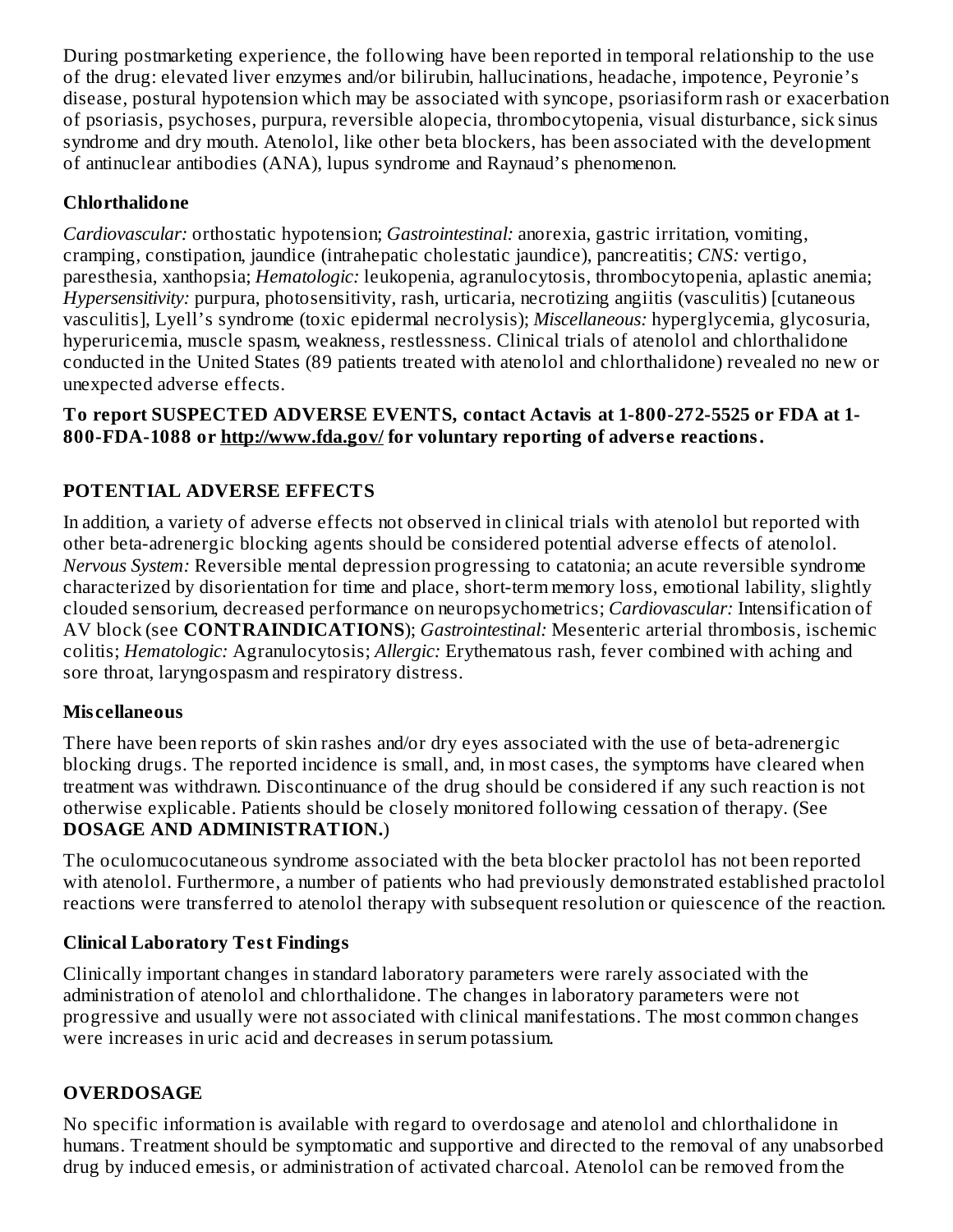general circulation by hemodialysis. Further consideration should be given to dehydration, electrolyte imbalance and hypotension by established procedures.

# **Atenolol**

Overdosage with atenolol has been reported with patients surviving acute doses as high as 5 g. One death was reported in a man who may have taken as much as 10 g acutely.

The predominant symptoms reported following atenolol overdose are lethargy, disorder of respiratory drive, wheezing, sinus pause, and bradycardia. Additionally, common effects associated with overdosage of any beta-adrenergic blocking agent are congestive heart failure, hypotension, bronchospasm, and/or hypoglycemia. Other treatment modalities should be employed at the physician's discretion and may include:

BRADYCARDIA: Atropine 1-2 mg intravenously. If there is no response to vagal blockade, give isoproterenol cautiously. In refractory cases, a transvenous cardiac pacemaker may be indicated. Glucagon in a 10 mg intravenous bolus has been reported to be useful. If required, this may be repeated or followed by an intravenous infusion of glucagon 1-10 mg/h depending on response.

HEART BLOCK (SECOND OR THIRD DEGREE): Isoproterenol or transvenous pacemaker.

CONGESTIVE HEART FAILURE: Digitalize the patient and administer a diuretic. Glucagon has been reported to be useful.

HYPOTENSION: Vasopressors such as dopamine or norepinephrine (levarterenol). Monitor blood pressure continuously.

BRONCHOSPASM: A beta<sub>2</sub>-stimulant such as isoproterenol or terbutaline and/or aminophylline.

HYPOGLYCEMIA: Intravenous glucose.

ELECTROLYTE DISTURBANCE: Monitor electrolyte levels and renal function. Institute measures to maintain hydration and electrolytes.

Based on the severity of symptoms, management may require intensive support care and facilities for applying cardiac and respiratory support.

# **Chlorthalidone**

Symptoms of chlorthalidone overdose include nausea, weakness, dizziness and disturbances of electrolyte balance.

# **DOSAGE AND ADMINISTRATION**

DOSAGE MUST BE INDIVIDUALIZED (SEE **INDICATIONS AND USAGE**): Chlorthalidone is usually given at a dose of 25 mg daily; the usual initial dose of atenolol is 50 mg daily. Therefore, the initial dose should be one atenolol and chlorthalidone 50 mg-25 mg tablet given once a day. If an optimal response is not achieved, the dosage should be increased to one atenolol and chlorthalidone 100 mg-25 mg tablet given once a day.

When necessary, another antihypertensive agent may be added gradually beginning with 50% of the usual recommended starting dose to avoid an excessive fall in blood pressure.

Since atenolol is excreted via the kidneys, dosage should be adjusted in cases of severe impairment of renal function. No significant accumulation of atenolol occurs until creatinine clearance falls below 35  $mL/min/1.73 m<sup>2</sup>$  (normal range is 100-150 mL/min/1.73 m<sup>2</sup>); therefore, the following maximum dosages are recommended for patients with renal impairment.

Creatinine Clearance Atenolol Elimination Half-life (hrs) Maximum Dosage  $(mL/min/1.73 m<sup>2</sup>)$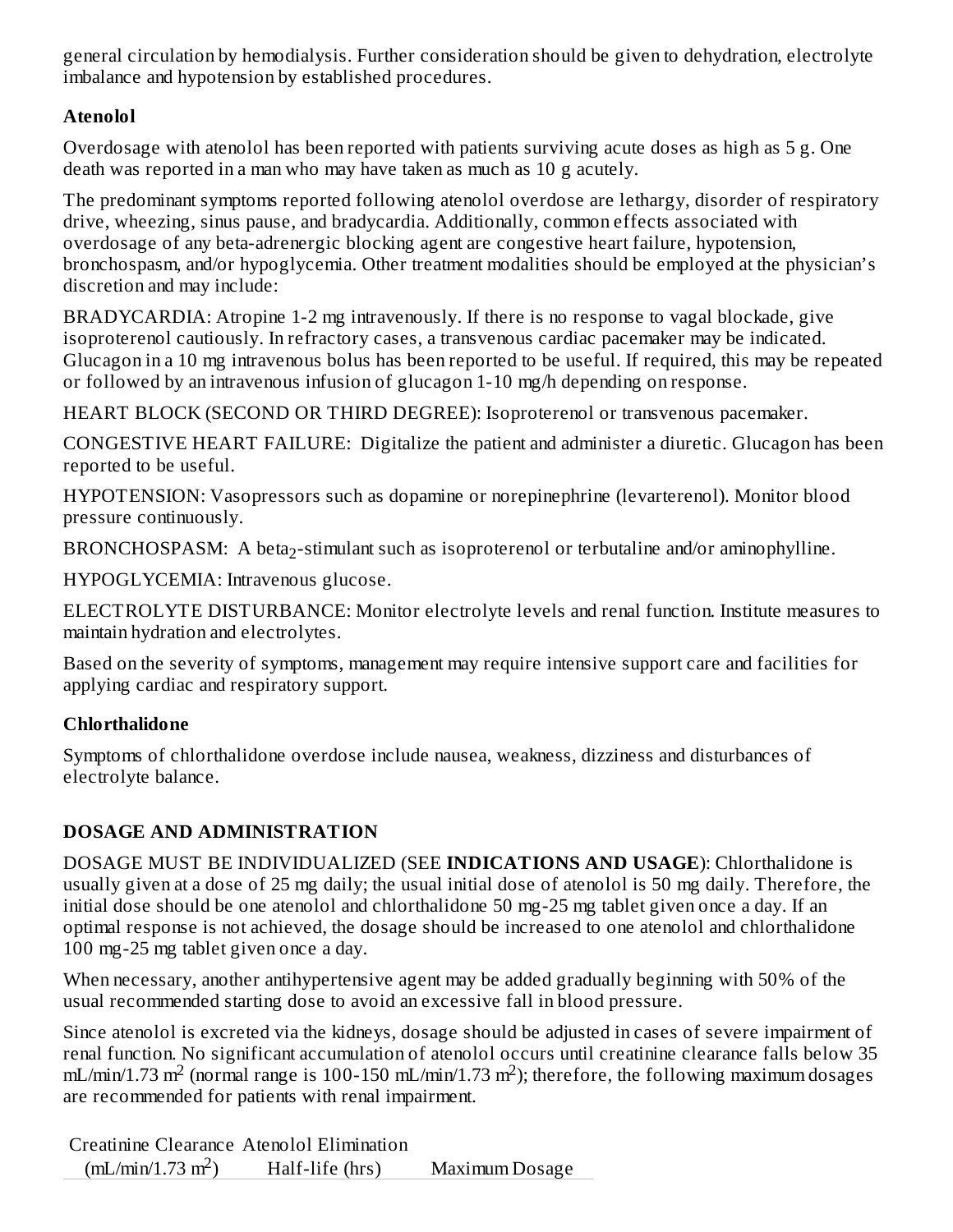| $15 - 35$ | $16 - 27$ | 50 mg daily           |
|-----------|-----------|-----------------------|
| $\leq$ 15 | >27       | 50 mg every other day |

#### **HOW SUPPLIED**

Atenolol and Chlorthalidone Tablets USP, 50 mg-25 mg are 10/32", scored, round, white tablets imprinted **"DAN 5782"** supplied in bottles of 100.

Atenolol and Chlorthalidone Tablets USP, 100 mg-25 mg are 12/32", unscored, round, white tablets imprinted **"DAN 5783"** supplied in bottles of 100.

Store at 20° to 25°C (68° to 77°F) [See USP Controlled Room Temperature]. Dispense in a wellclosed, light-resistant container with a child-resistant closure. Protect from heat, light and moisture.

Manufactured by: Watson Pharma Private Limited Verna, Salcette Goa 403 722 INDIA

Distributed by: Actavis Pharma, Inc. Parsippany, NJ 07054 USA

Revised: February 2015

#### **PRINCIPAL DISPLAY PANEL**

NDC 0591-**5782**-01 Atenolol and Chlorthalidone Tablets, USP 50 mg/25 mg 100 Tablets Rx only



#### **PRINCIPAL DISPLAY PANEL**

NDC 0591-**5783**-01 Atenolol and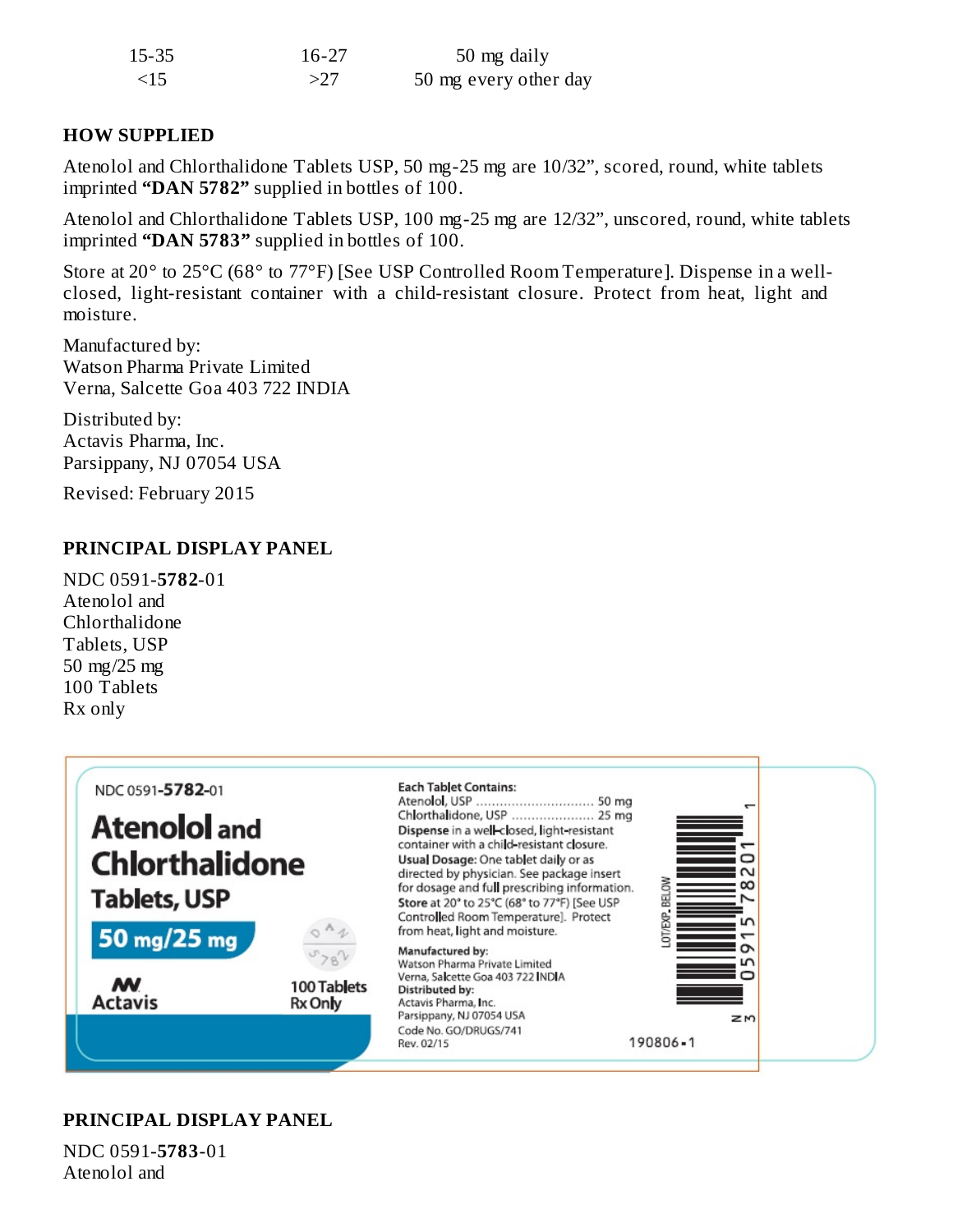Chlorthalidone Tablets, USP 100 mg/25 mg 100 Tablets Rx only



# **ATENOLOL AND CHLORTHALIDONE**

atenolol and chlorthalidone tablet

| <b>Product Information</b>     |                         |                    |               |  |  |  |
|--------------------------------|-------------------------|--------------------|---------------|--|--|--|
| <b>Product Type</b>            | HUMAN PRESCRIPTION DRUG | Item Code (Source) | NDC:0591-5782 |  |  |  |
| <b>Route of Administration</b> | ORAL                    |                    |               |  |  |  |

| <b>Active Ingredient/Active Moiety</b>                                |                        |                                                                      |                          |                 |  |  |
|-----------------------------------------------------------------------|------------------------|----------------------------------------------------------------------|--------------------------|-----------------|--|--|
|                                                                       | <b>Ingredient Name</b> |                                                                      | <b>Basis of Strength</b> | <b>Strength</b> |  |  |
| <b>ATENOLOL</b> (UNII: 50 VV3 VW0 TI) (ATENOLOL - UNII:50 VV3 VW0 TI) |                        |                                                                      | $50$ mg                  |                 |  |  |
|                                                                       |                        | CHLORTHALIDONE (UNII: Q0MQD1073Q) (CHLORTHALIDONE - UNII:Q0MQD1073Q) | CHLORTHALIDONE           | $25 \text{ mg}$ |  |  |
|                                                                       |                        |                                                                      |                          |                 |  |  |
|                                                                       |                        |                                                                      |                          |                 |  |  |
| <b>Inactive Ingredients</b>                                           |                        |                                                                      |                          |                 |  |  |
| <b>Ingredient Name</b><br>Strength                                    |                        |                                                                      |                          |                 |  |  |
| MAGNESIUM STEARATE (UNII: 70097M6I30)                                 |                        |                                                                      |                          |                 |  |  |
| CELLULOSE, MICRO CRYSTALLINE (UNII: OP1R32D61U)                       |                        |                                                                      |                          |                 |  |  |
| <b>PO VIDO NE (UNII: FZ989GH94E)</b>                                  |                        |                                                                      |                          |                 |  |  |
| SO DIUM STARCH GLYCOLATE TYPE A POTATO (UNII: 5856J3G2A2)             |                        |                                                                      |                          |                 |  |  |
|                                                                       |                        |                                                                      |                          |                 |  |  |
|                                                                       |                        |                                                                      |                          |                 |  |  |
| <b>Product Characteristics</b>                                        |                        |                                                                      |                          |                 |  |  |
| Color                                                                 | <b>WHITE</b>           | <b>Score</b>                                                         | 2 pieces                 |                 |  |  |
| <b>Shape</b>                                                          | <b>ROUND</b>           | <b>Size</b>                                                          | 8 <sub>mm</sub>          |                 |  |  |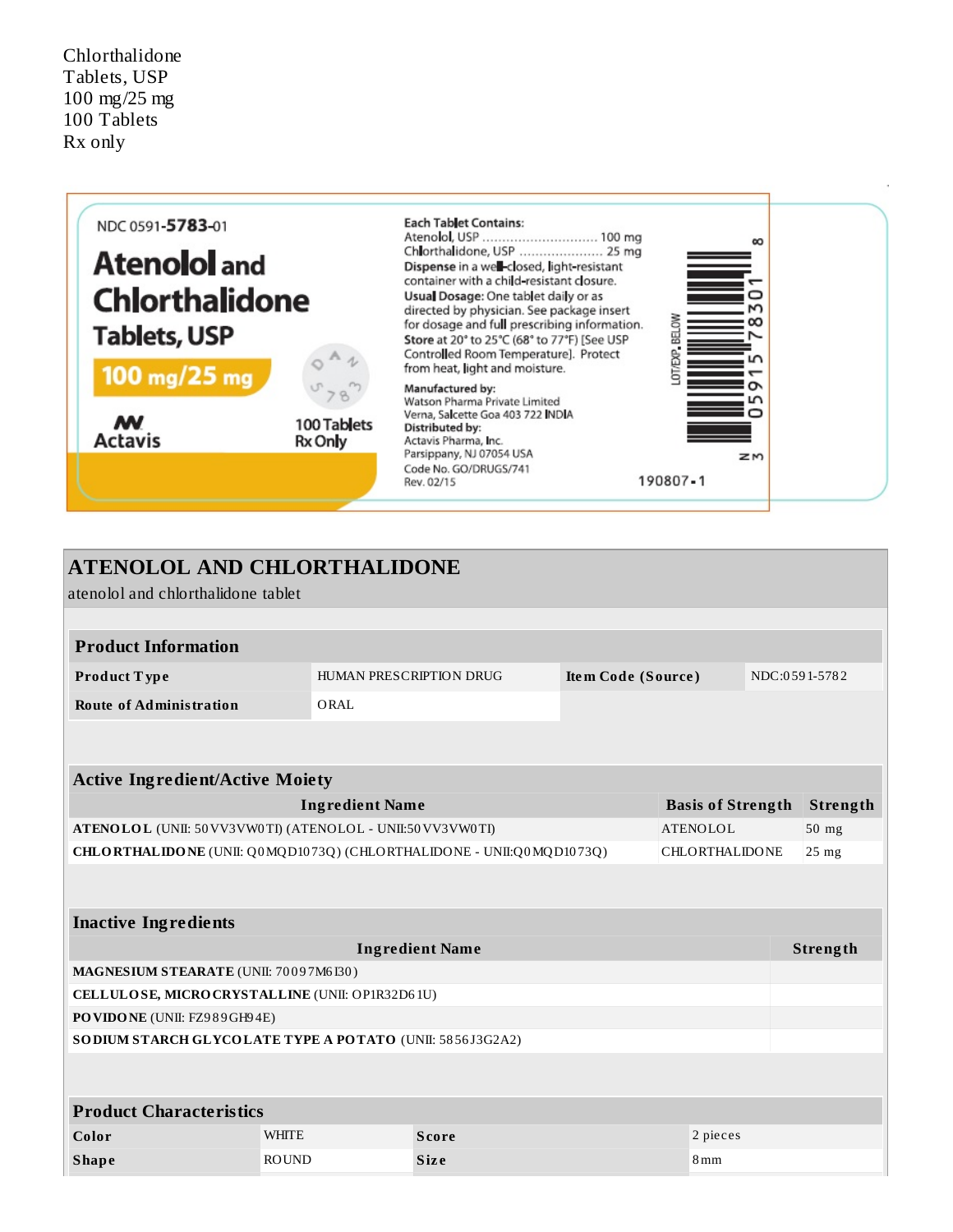|                              | <b>Flavor</b>             | <b>Imprint Code</b>                                |  |                             | DAN;5782                  |  |
|------------------------------|---------------------------|----------------------------------------------------|--|-----------------------------|---------------------------|--|
|                              | Contains                  |                                                    |  |                             |                           |  |
|                              |                           |                                                    |  |                             |                           |  |
|                              |                           |                                                    |  |                             |                           |  |
|                              | Packaging                 |                                                    |  |                             |                           |  |
| #                            | <b>Item Code</b>          | Package Description                                |  | <b>Marketing Start Date</b> | <b>Marketing End Date</b> |  |
|                              | $1 NDC:0591-5782-01$      | 100 in 1 BOTTLE; Type 0: Not a Combination Product |  | 08/01/1992                  |                           |  |
|                              |                           |                                                    |  |                             |                           |  |
|                              |                           |                                                    |  |                             |                           |  |
|                              |                           |                                                    |  |                             |                           |  |
| <b>Marketing Information</b> |                           |                                                    |  |                             |                           |  |
|                              | <b>Marketing Category</b> | <b>Application Number or Monograph Citation</b>    |  | <b>Marketing Start Date</b> | <b>Marketing End Date</b> |  |
|                              | <b>ANDA</b>               | ANDA073665                                         |  | 08/01/1992                  |                           |  |
|                              |                           |                                                    |  |                             |                           |  |

| <b>ATENOLOL AND CHLORTHALIDONE</b>                                           |                        |                         |                                                       |                          |  |               |  |
|------------------------------------------------------------------------------|------------------------|-------------------------|-------------------------------------------------------|--------------------------|--|---------------|--|
| atenolol and chlorthalidone tablet                                           |                        |                         |                                                       |                          |  |               |  |
|                                                                              |                        |                         |                                                       |                          |  |               |  |
| <b>Product Information</b>                                                   |                        |                         |                                                       |                          |  |               |  |
| Product Type                                                                 |                        | HUMAN PRESCRIPTION DRUG | Item Code (Source)                                    |                          |  | NDC:0591-5783 |  |
| <b>Route of Administration</b>                                               | ORAL                   |                         |                                                       |                          |  |               |  |
|                                                                              |                        |                         |                                                       |                          |  |               |  |
| <b>Active Ingredient/Active Moiety</b>                                       |                        |                         |                                                       |                          |  |               |  |
|                                                                              | <b>Ingredient Name</b> |                         |                                                       | <b>Basis of Strength</b> |  | Strength      |  |
| ATENOLOL (UNII: 50 VV3 VW0 TI) (ATENOLOL - UNII:50 VV3 VW0 TI)               |                        |                         |                                                       | <b>ATENOLOL</b>          |  | 100 mg        |  |
| CHLORTHALIDONE (UNII: Q0MQD1073Q) (CHLORTHALIDONE - UNII:Q0MQD1073Q)         |                        |                         |                                                       | CHLORTHALIDONE           |  | $25$ mg       |  |
|                                                                              |                        |                         |                                                       |                          |  |               |  |
| <b>Inactive Ingredients</b>                                                  |                        |                         |                                                       |                          |  |               |  |
|                                                                              |                        | <b>Ingredient Name</b>  |                                                       |                          |  | Strength      |  |
| MAGNESIUM STEARATE (UNII: 70097M6130)                                        |                        |                         |                                                       |                          |  |               |  |
| CELLULOSE, MICRO CRYSTALLINE (UNII: OP1R32D61U)                              |                        |                         |                                                       |                          |  |               |  |
| PO VIDO NE (UNII: FZ989GH94E)                                                |                        |                         |                                                       |                          |  |               |  |
| SO DIUM STARCH GLYCOLATE TYPE A POTATO (UNII: 5856J3G2A2)                    |                        |                         |                                                       |                          |  |               |  |
|                                                                              |                        |                         |                                                       |                          |  |               |  |
| <b>Product Characteristics</b>                                               |                        |                         |                                                       |                          |  |               |  |
| Color                                                                        | <b>WHITE</b>           | <b>Score</b>            |                                                       | no score                 |  |               |  |
| <b>Shape</b>                                                                 | <b>ROUND</b>           | <b>Size</b>             |                                                       | $10 \,\mathrm{mm}$       |  |               |  |
| Flavor                                                                       |                        | <b>Imprint Code</b>     |                                                       | DAN;5783                 |  |               |  |
| <b>Contains</b>                                                              |                        |                         |                                                       |                          |  |               |  |
|                                                                              |                        |                         |                                                       |                          |  |               |  |
|                                                                              |                        |                         |                                                       |                          |  |               |  |
| <b>Packaging</b><br><b>Item Code</b>                                         |                        |                         |                                                       |                          |  |               |  |
| #<br>$1$ NDC:0591-5783-01 100 in 1 BOTTLE; Type 0: Not a Combination Product | Package Description    |                         | Marketing Start Date Marketing End Date<br>08/01/1992 |                          |  |               |  |
|                                                                              |                        |                         |                                                       |                          |  |               |  |